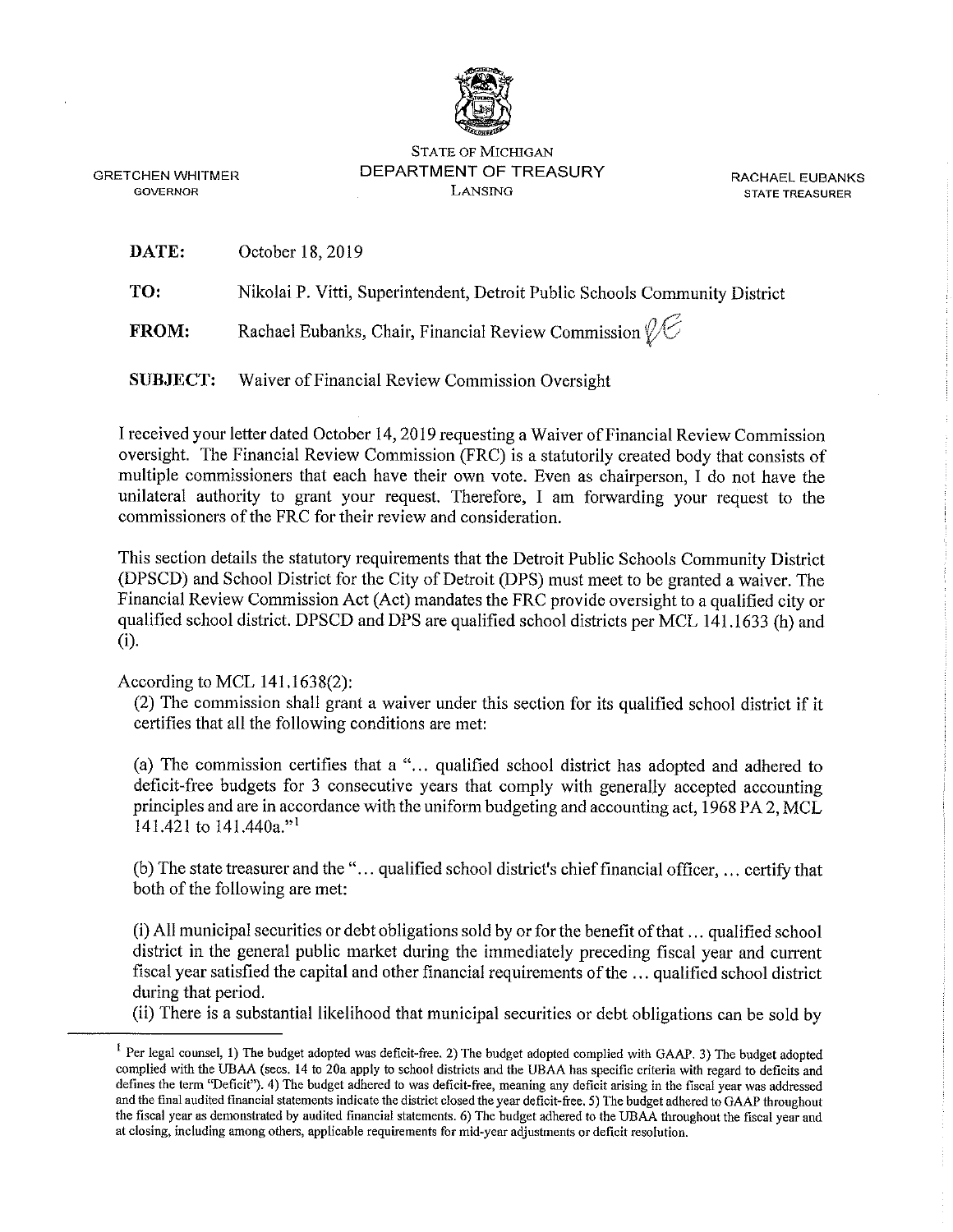### Page 2 of 5

the ... qualified school district in the general public market during the remainder of the current fiscal year and the immediately succeeding fiscal year in amounts sufficient to substantially satisfy all of the capital and other financial requirements of the ... qualified school district during those periods in accordance with the ... qualified school district's financial plan, as applicable."

d) The" ... qualified school district has demonstrated to the commission's satisfaction that the ... qualified school district has sufficient ability to borrow in the municipal securities market or qualified school district."

(f) The state treasurer certifies that the " ... qualified school district is in compliance with the uniform budgeting and accounting act, 1968 PA 2, MCL 141.421 to 141.440a."

(g) The commission certifies that the " ... qualified school district is in substantial compliance with this act."

(h) " ... for a qualified school district, the qualified school district has fully satisfied all of its current obligations to the system created under the public-school employee's retirement act of 1979, 1980 PA 300, MCL 38.1301 to 38.1437."

(i) The " ... qualified school district has implemented a program in which all contracts awarded by the ... qualified school district are posted on the ... qualified school district's public website within 30 days of the contract award, including the identity of the parties to the contract, the dollar amount of the contract, and a brief description of the goods or services provided by the **contract."** 

The PRC recently went through the process of granting a waiver request from the city of Detroit. 1n response to your request, as Chair, I am recommending a similar process take place for Detroit Public Schools Community District (DPSCD) and School District for the City of Detroit (DPS). The process that took place for the city of Detroit included the following:

The city of Detroit submitted their request with documentation and gave a presentation to the finance subcommittee demonstrating how the city was in compliance with all statutory requirements. For example, the city provided, among other documents audited financial results to demonstrate deficit-free budgets for three consecutive years;

The FRC staff and finance subcommittee members reviewed the documentation, met with the city for clarity on any outstanding issues and provided an analysis and recommendation to the PRC regarding the waiver request;

I am also recommending that both DPSCD and DPS prepare separate presentations and provide separate documentation as to their compliance with all the statutory requirements necessary for a waiver, since both are separate entities, and both may or may not qualify for consideration. The October 14th letter and the above recommendations will be forwarded to the PRC for their consideration. As always, I look forward to working with you and your staff to assist in this process. Please feel free to contact me if you should have questions or require additional information.

Cc: Financial Review Commission

 $\label{eq:3.1} \begin{array}{ll} \mathbb{E}[\hat{f}]=\mathbb{E}^{D\times D^{\prime}} \end{array}$ 

es al Gre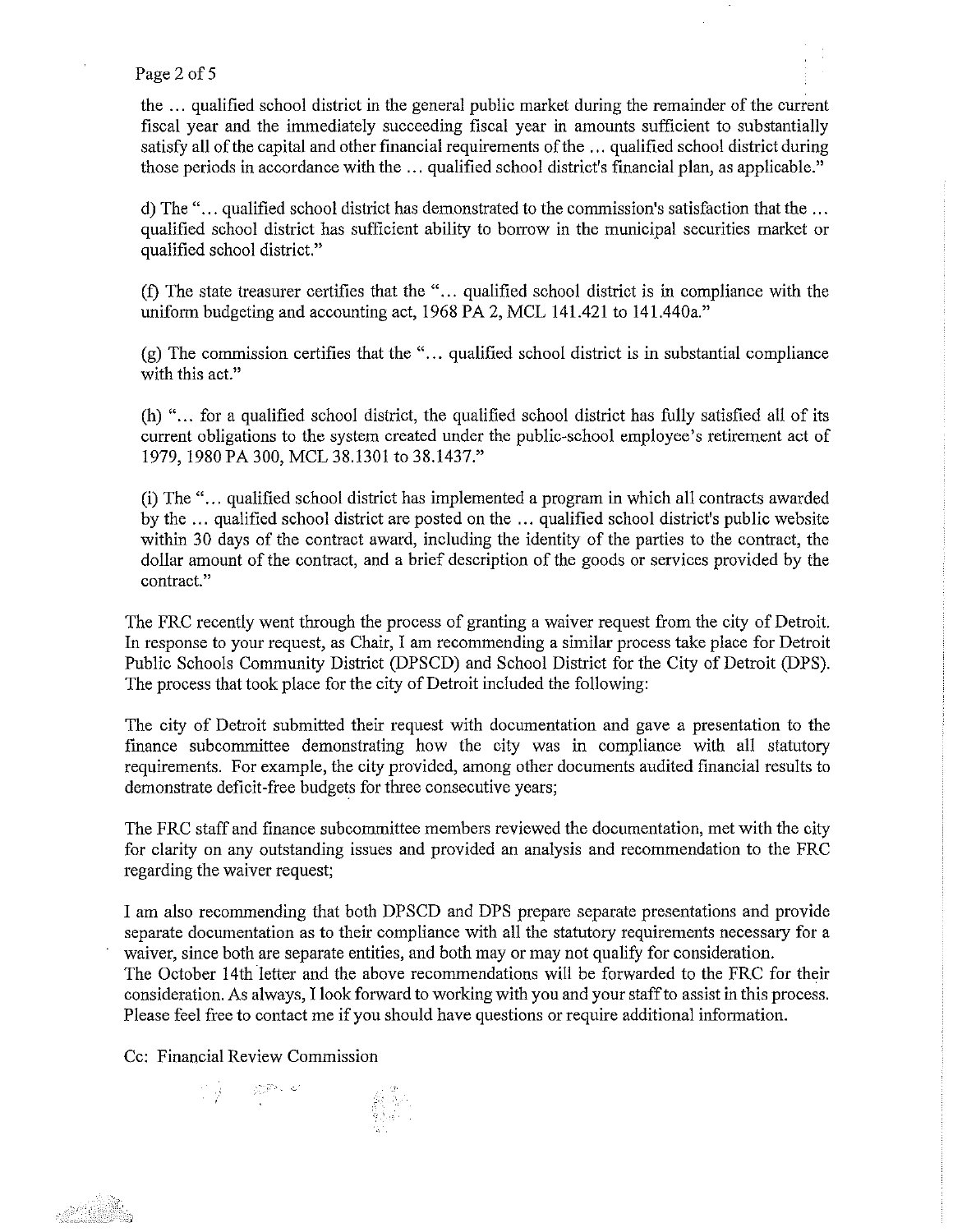### Jeremy Vidito Chief Financial Officer



Fisher Building • 3011 Wesl Grand Blvd., 11'" Floor• Detroit, Ml 48202 0 (313) 873 - 6194 • Jeremy.vidilo@detroltk12.org

detroltk12,org

| DATE: | October 14, 2019 |  |
|-------|------------------|--|
|       |                  |  |

| TO:   | Rachael Eubanks, State Treasurer<br>Nikolai P. Vitti, Ed.D., Superintendent |
|-------|-----------------------------------------------------------------------------|
| FROM: |                                                                             |
| CC:   | Financial Review Commission Board                                           |

RE: Waiver of Financial Review Commission Oversight

On December I, 2018, the State Treasurer confirmed with Detroit Public Schools Community District ("DPSCD") the requirements to request a waiver of active Financial Review Commission ("FRC") oversight, As of October 2019, DPSCD is on track to complete those requirements and request a waiver:

Outlined below are each of the statutory requirements and the status of both DPS and DPSCD's compliance with such requirements.

**1. Adoption of, and adherence to, deficit-free budgets for three (3) consecutive years (MCL 141.1638(a)).** 

# DPSCD

DPSCD is on track to complete Requirement No. 1. The District's annual audit is in process and it will be completed by October 31, 2019 per state statute. An audit sunnnary will be shared with the FRC at the November 25, 2019, meeting. We are confident that findings will show a third consecutive year of deficit-free budgets.

# **DPS**

DPS also satisfies Requirement No. 1. DPS is a pass-through entity whose purpose is to collect taxes and pay legacy debt. Therefore, based on its function it does not have a budget and does satisfy this requirement.

**2. All municipal securities or debt obligations sold by the qualified school district in the general public satisfied the capital and other financial requirements of the qualified**  school district during that period (MCL 141.1638(b)(i)).

# DPSCD

Requirement No. 2 does not apply to DPSCD because it has not sold municipal securities or debt obligations in the general public for FY17, FY18 and FY19.

Students Rise. We all Rise.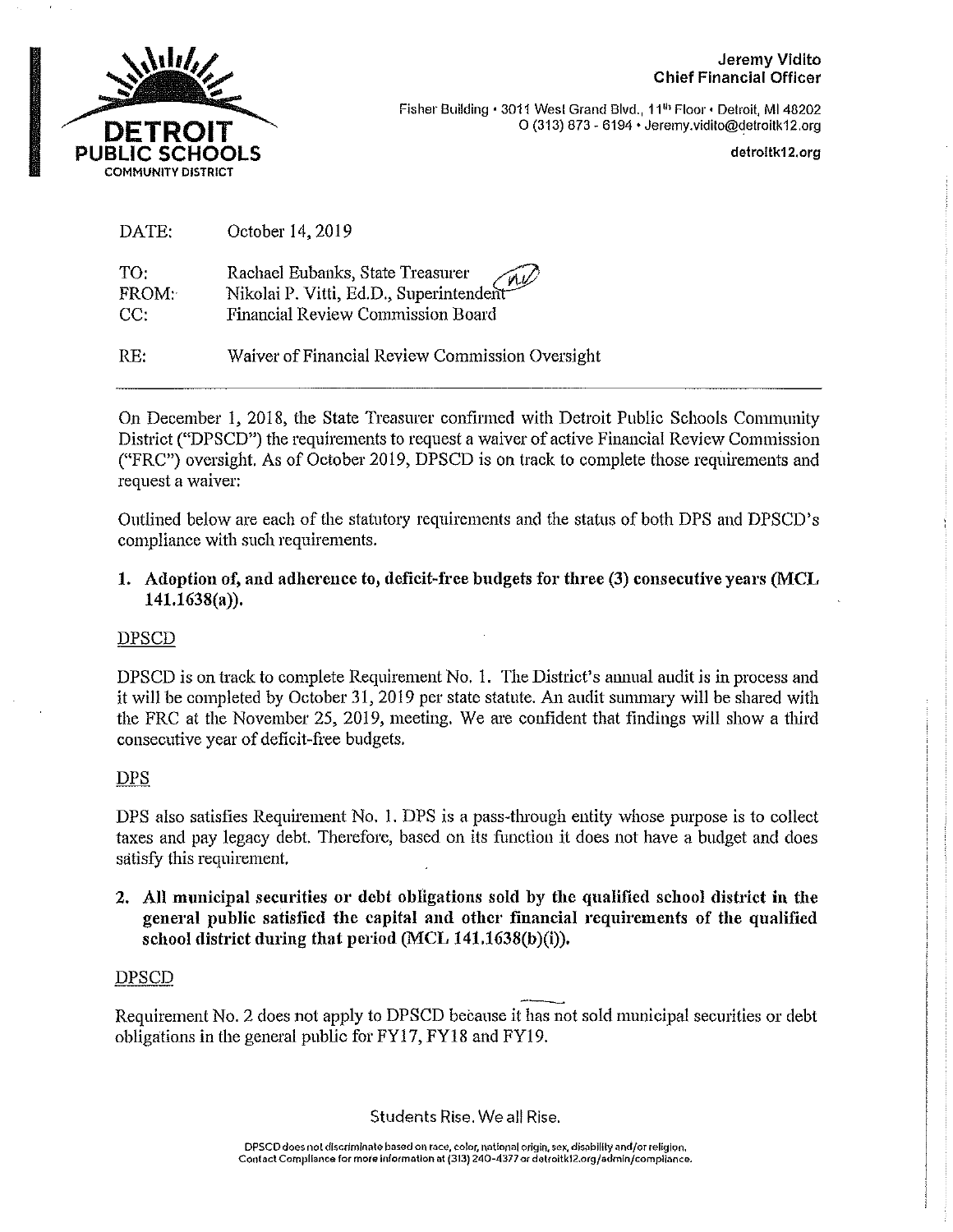### **DPS**

DPS satisfies Requirement No. 2. All of DPS' existing bonds (that were previously sold in the general public) satisfy the continued pay-off of DPS' debt for FYI 7, FY18 and FY19.

3, There is a substantial likelihood that municipal securities or debt obligations can be sold by the qualified school district during the remainder of the current fiscal year and the immediately succeeding fiscal year in amounts sufficient to substantially satisfy all of the capital and other financial requirements (MCL 141.1638(b)(ii)).

#### DPSCD

In the state of Michigan, school facility funding is primarily funded through capital debt. The state does not provide additional funding for facility related issues. The District conducted a facilities assessment in 2018 that showed that DPSCD has \$500 million in capital needs. This information was presented to the FRC and then to State Treasurer Nick Khouri. In Mr. Khouri's memorandum from December 1, 2018, he referenced that the District was on track to exit FRC oversight despite the capital needs costs. The state knowingly established DPSCD without the immediate financial and clear legal status to fully address its facility challenges. Other Michigan districts face similar facility challenges that DPSCD faces without clear financial pathways to remedy those challenges. We should not be treated differently than other school districts.

As of July 1, 2019, the District has allocated approximately \$30 million for urgent capital needs. Further, we have approximately \$70 million currently available in unrestricted general fund surplus that will be allocated for additional capital needs. DPSCD is considering seeking voter approval to address capital needs through a capital millage or sinking fund, in the future.

### **DPS**

The legislation creating DPSCD acknowledges and assumes that DPS would be unable to meet this requirement following creation of DPSCD; thus, the District believes this factor is inapplicable.

**4. The qualified school district has demonstrated to the commission's satisfaction that the qualified school district has sufficient ability to borrow in the municipal securities market (MCL 141.1638(d)).** 

#### DPSCD

DPSCD believes Requirement No.4 is satisfied. Although DPSCD has not elected to exercise these options, DPSCD could submit a capital debt millage or sinking fund to the voters for approval. As the FRC is aware, DPSCD requires clarity as it relates to bonding authority and for its debt to be secured through the state's School Board Qualifications and Loan Program.

#### **DPS**

DPS refinanced outstanding School Bond Qualification and Loan Program balance in 2017. DPS is on track to refinance 2010B bonds and outstanding School Bond Qualification and Loan Program balance by January 2020.

# Students Rise. We all Rise

**DPSCD does not discriminate based on race, color, nalional origin, sex, disability and/or religion Contact Compllance for more Information at (313) 240-4377 or detroitk12.org/admln/compllance.**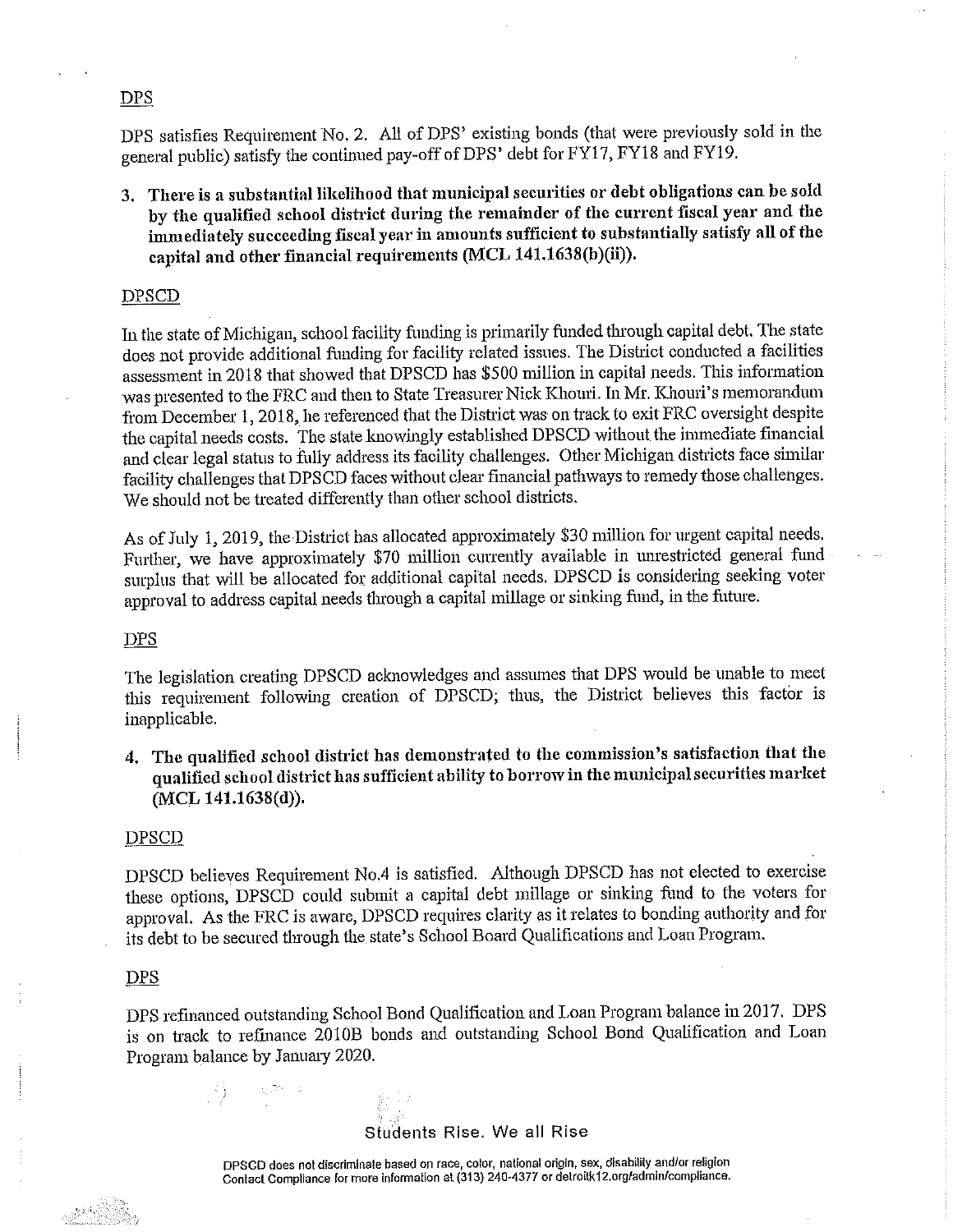Finally, the School Board is scheduled to vote on resolution to put the 18 operating mill renewal on the August 2020 ballot in December 2019. The 18 operating mill renewal will stay on the following 5 election ballots if it is not approved in August.

**5. The qualificcl school district did not violate the plan for adjustment in the immediately preceding fiscal year, as applicable, and is not in violation in the current fiscal year (MCL 141.1638(e)).** 

# DPSCD & DPS

Requirement No. 5 does not apply to DPSCD or DPS because it did not go through a bankruptcy and there is no applicable plan of adjustment.

6. **The state treasurer certifies that the qualified school district is iu compliance with the uniform budgeting and accounting act (MCL 141.1638(f)).** 

# DPSCD & DPS

DPSCD and DPS have complied with the Uniform Budgeting and Accounting Act ("UBAA") for FY17and FY18. DPSCD and DPS are currently in compliance with UBAA for FY19 and expect to continue such compliance through the close ofFY19.

7. **The commission certifies that the qualified school district is in substantial compliance with this act (MCL 141.1638(g)).** 

# DPSCD&DPS

Requirement No. 7 is (or can be) met. DPSCD and DPS have complied with the Act for FY 17, FY18 and FY19.

8. The qualified school district has fully satisfied all of its current obligations to the system created under the public school employees retirement act of 1979 (MCL 141.1638(2)(h)).

# DPSCD&DPS

Requirement No. 8 is satisfied. DPSCD is current on all payments to MSPERS. In addition, DPS has timely paid all current obligations to MSPERS. The final outstanding balance to MSPERS is scheduled to be fully repaid in 2027.

**9. The qualified school district has implemented a program in which all contracts awarded by the qualified school district are posted on the qualified school district's public website**  within 30 days of the contract award, including the identity of the parties to the contract, **the dollar amount of the contract, and a brief description of the goods or services provided by the contract (MCL 141.1638(i)).** 

# DPSCD &DPS

Requirement No. 9 is satisfied. DPSCD contracts are publicly available on the website and DPS no longer enters into contracts.